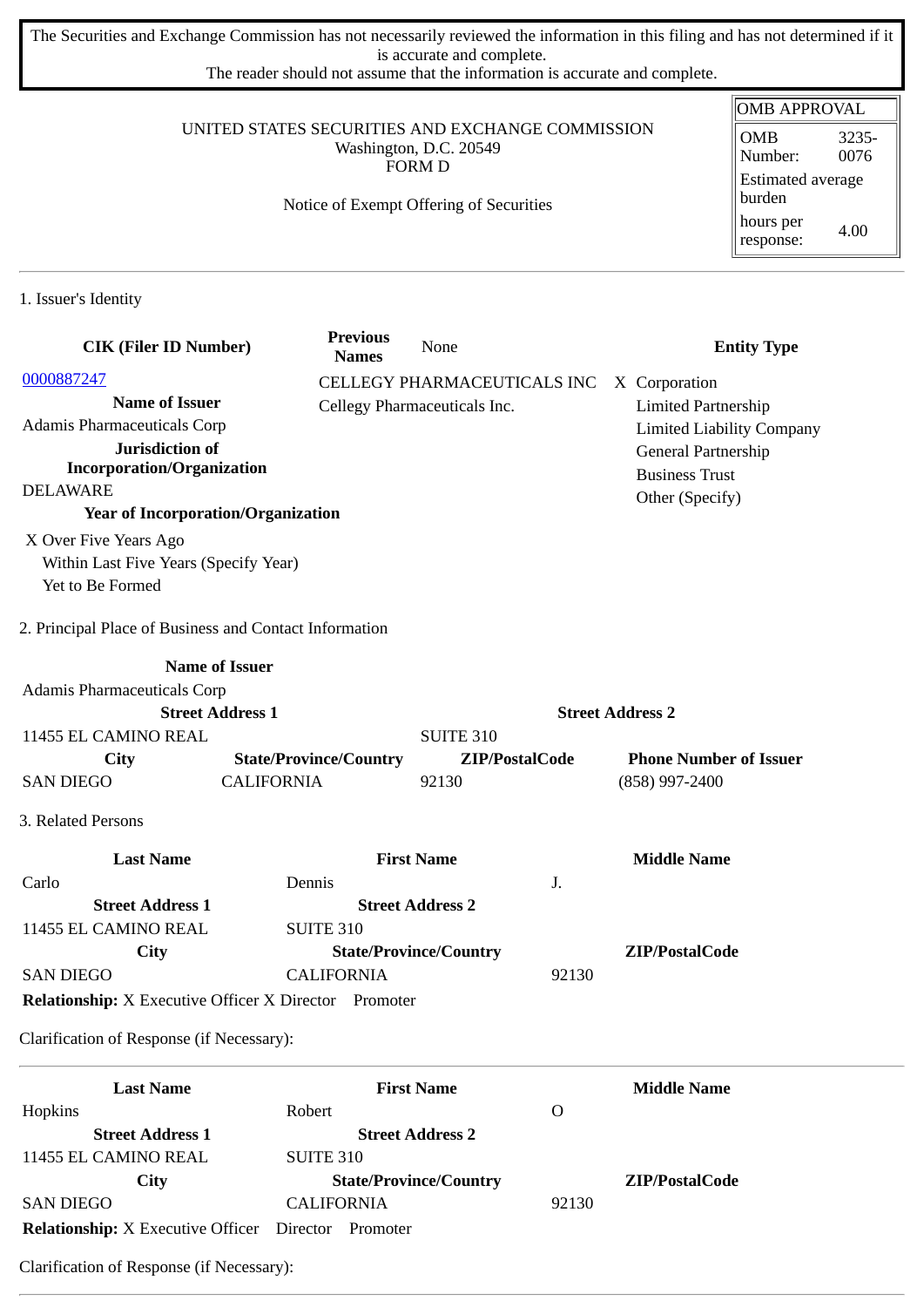| <b>Last Name</b>                                             | <b>First Name</b>                |             | <b>Middle Name</b> |
|--------------------------------------------------------------|----------------------------------|-------------|--------------------|
| Cohen                                                        | Kenneth                          | M.          |                    |
| <b>Street Address 1</b>                                      | <b>Street Address 2</b>          |             |                    |
| 11455 EL CAMINO REAL                                         | <b>SUITE 310</b>                 |             |                    |
| City                                                         | <b>State/Province/Country</b>    |             | ZIP/PostalCode     |
| <b>SAN DIEGO</b>                                             | <b>CALIFORNIA</b>                | 92130       |                    |
| <b>Relationship:</b> Executive Officer X Director Promoter   |                                  |             |                    |
| Clarification of Response (if Necessary):                    |                                  |             |                    |
|                                                              |                                  |             |                    |
| <b>Last Name</b><br>Johnson                                  | <b>First Name</b>                | S.          | <b>Middle Name</b> |
| <b>Street Address 1</b>                                      | Craig<br><b>Street Address 2</b> |             |                    |
| 11455 EL CAMINO REAL                                         | <b>SUITE 310</b>                 |             |                    |
|                                                              | <b>State/Province/Country</b>    |             | ZIP/PostalCode     |
| City<br><b>SAN DIEGO</b>                                     | <b>CALIFORNIA</b>                | 92130       |                    |
|                                                              |                                  |             |                    |
| <b>Relationship:</b> Executive Officer X Director Promoter   |                                  |             |                    |
| Clarification of Response (if Necessary):                    |                                  |             |                    |
| <b>Last Name</b>                                             | <b>First Name</b>                |             | <b>Middle Name</b> |
| Nova, Ph.D                                                   | Tina                             | S.          |                    |
| <b>Street Address 1</b>                                      | <b>Street Address 2</b>          |             |                    |
| 11455 EL CAMINO REAL                                         | <b>SUITE 310</b>                 |             |                    |
| <b>City</b>                                                  | <b>State/Province/Country</b>    |             | ZIP/PostalCode     |
| <b>SAN DIEGO</b>                                             | <b>CALIFORNIA</b>                | 92130       |                    |
| <b>Relationship:</b> Executive Officer X Director Promoter   |                                  |             |                    |
|                                                              |                                  |             |                    |
| Clarification of Response (if Necessary):                    |                                  |             |                    |
| <b>Last Name</b>                                             | <b>First Name</b>                |             | <b>Middle Name</b> |
| Daniels                                                      | Karen                            | K.          |                    |
| <b>Street Address 1</b>                                      | <b>Street Address 2</b>          |             |                    |
| 11455 EL CAMINO REAL                                         | <b>SUITE 310</b>                 |             |                    |
| City                                                         | <b>State/Province/Country</b>    |             | ZIP/PostalCode     |
| <b>SAN DIEGO</b>                                             | <b>CALIFORNIA</b>                | 92130       |                    |
| <b>Relationship:</b> X Executive Officer                     | Director Promoter                |             |                    |
| Clarification of Response (if Necessary):                    |                                  |             |                    |
| <b>Last Name</b>                                             | <b>First Name</b>                |             | <b>Middle Name</b> |
| Marguglio                                                    | David                            | J.          |                    |
| <b>Street Address 1</b>                                      | <b>Street Address 2</b>          |             |                    |
| 11455 EL CAMINO REAL                                         |                                  |             |                    |
|                                                              | <b>SUITE 310</b>                 |             |                    |
| City                                                         | <b>State/Province/Country</b>    |             | ZIP/PostalCode     |
| <b>SAN DIEGO</b>                                             | <b>CALIFORNIA</b>                | 92130       |                    |
| <b>Relationship:</b> X Executive Officer X Director Promoter |                                  |             |                    |
| Clarification of Response (if Necessary):                    |                                  |             |                    |
| 4. Industry Group                                            |                                  |             |                    |
| Agriculture                                                  | <b>Health Care</b>               |             |                    |
| <b>Banking &amp; Financial Services</b>                      |                                  | Retailing   |                    |
|                                                              | Biotechnology                    | Restaurants |                    |
| <b>Commercial Banking</b><br>Insurance                       | <b>Health Insurance</b>          | Technology  |                    |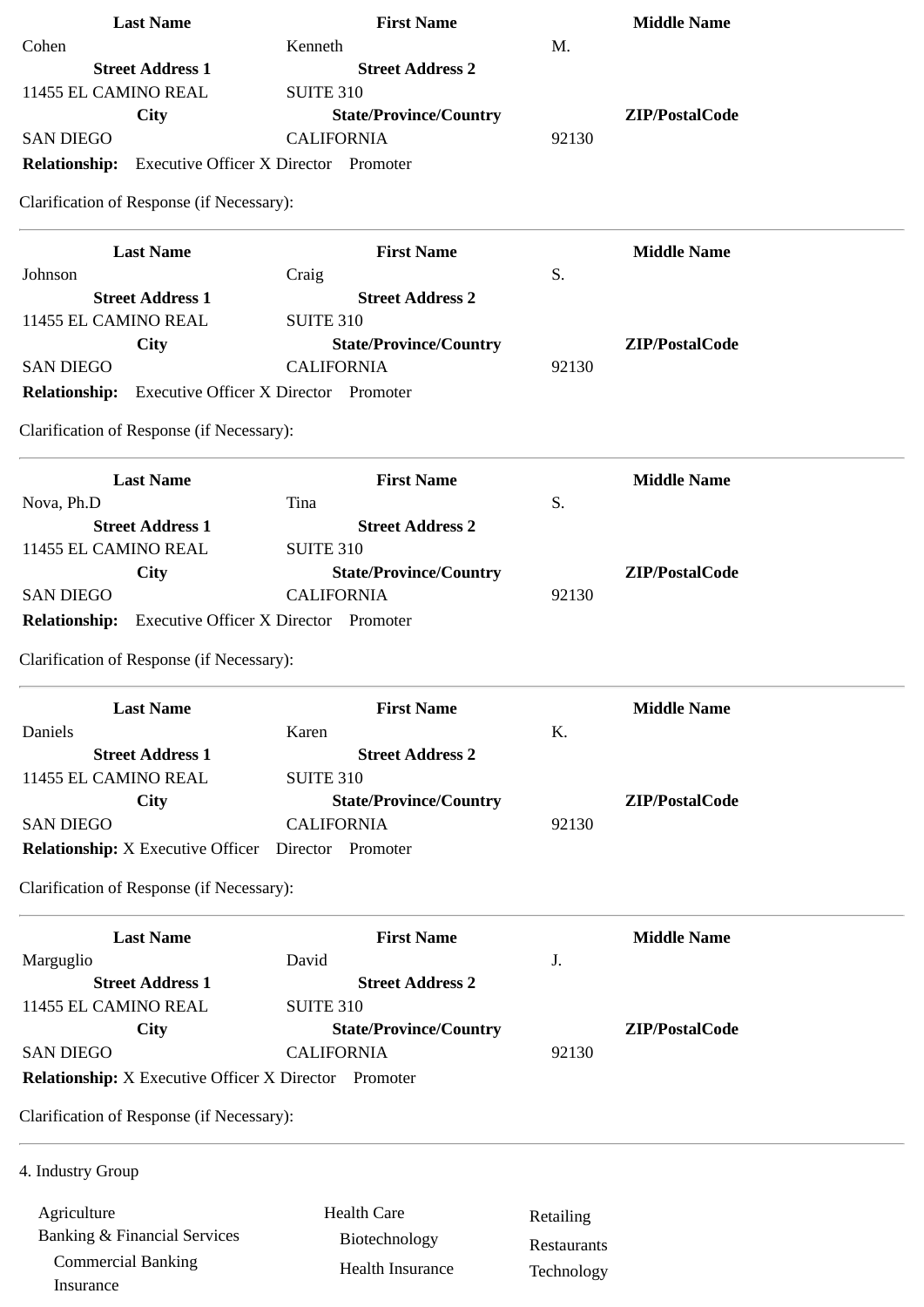| Investing                                                  |                | Hospitals & Physicians     | Computers                 |
|------------------------------------------------------------|----------------|----------------------------|---------------------------|
| <b>Investment Banking</b>                                  |                | X Pharmaceuticals          | Telecommunications        |
| Pooled Investment Fund                                     |                | Other Health Care          | Other Technology          |
| Is the issuer registered as<br>an investment company under |                | Manufacturing              | Travel                    |
| the Investment Company                                     |                | Real Estate                | Airlines & Airports       |
| Act of 1940?                                               |                | Commercial                 | Lodging & Conventions     |
| Yes                                                        | N <sub>0</sub> | Construction               | Tourism & Travel Services |
| Other Banking & Financial Services                         |                | <b>REITS &amp; Finance</b> | Other Travel              |
| <b>Business Services</b>                                   |                | Residential                | Other                     |
| Energy<br>Coal Mining                                      |                | Other Real Estate          |                           |
| <b>Electric Utilities</b>                                  |                |                            |                           |
|                                                            |                |                            |                           |
| <b>Energy Conservation</b>                                 |                |                            |                           |
| <b>Environmental Services</b>                              |                |                            |                           |
| Oil & Gas                                                  |                |                            |                           |
| <b>Other Energy</b>                                        |                |                            |                           |

5. Issuer Size

| OR | <b>Aggregate Net Asset Value Range</b> |
|----|----------------------------------------|
|    | No Aggregate Net Asset Value           |
|    | $$1 - $5,000,000$                      |
|    | \$5,000,001 - \$25,000,000             |
|    | \$25,000,001 - \$50,000,000            |
|    | \$50,000,001 - \$100,000,000           |
|    | Over \$100,000,000                     |
|    | Decline to Disclose                    |
|    | Not Applicable                         |
|    |                                        |

### 6. Federal Exemption(s) and Exclusion(s) Claimed (select all that apply)

| Rule $504(b)(1)$ (not (i), (ii) or (iii)) | <b>Rule 505</b>                     |                    |
|-------------------------------------------|-------------------------------------|--------------------|
| Rule 504 (b) $(1)(i)$                     | X Rule 506                          |                    |
| Rule 504 (b)(1)(ii)                       | Securities Act Section 4(5)         |                    |
| Rule 504 (b)(1)(iii)                      | Investment Company Act Section 3(c) |                    |
|                                           | Section $3(c)(1)$                   | Section $3(c)(9)$  |
|                                           | Section $3(c)(2)$                   | Section $3(c)(10)$ |
|                                           | Section $3(c)(3)$                   | Section $3(c)(11)$ |
|                                           | Section $3(c)(4)$                   | Section $3(c)(12)$ |
|                                           | Section $3(c)(5)$                   | Section $3(c)(13)$ |
|                                           | Section $3(c)(6)$                   | Section $3(c)(14)$ |
|                                           | Section $3(c)(7)$                   |                    |
|                                           |                                     |                    |

- 7. Type of Filing
- X New Notice Date of First Sale 2011-06-30 First Sale Yet to Occur Amendment
- 8. Duration of Offering

Does the Issuer intend this offering to last more than one year? Yes X No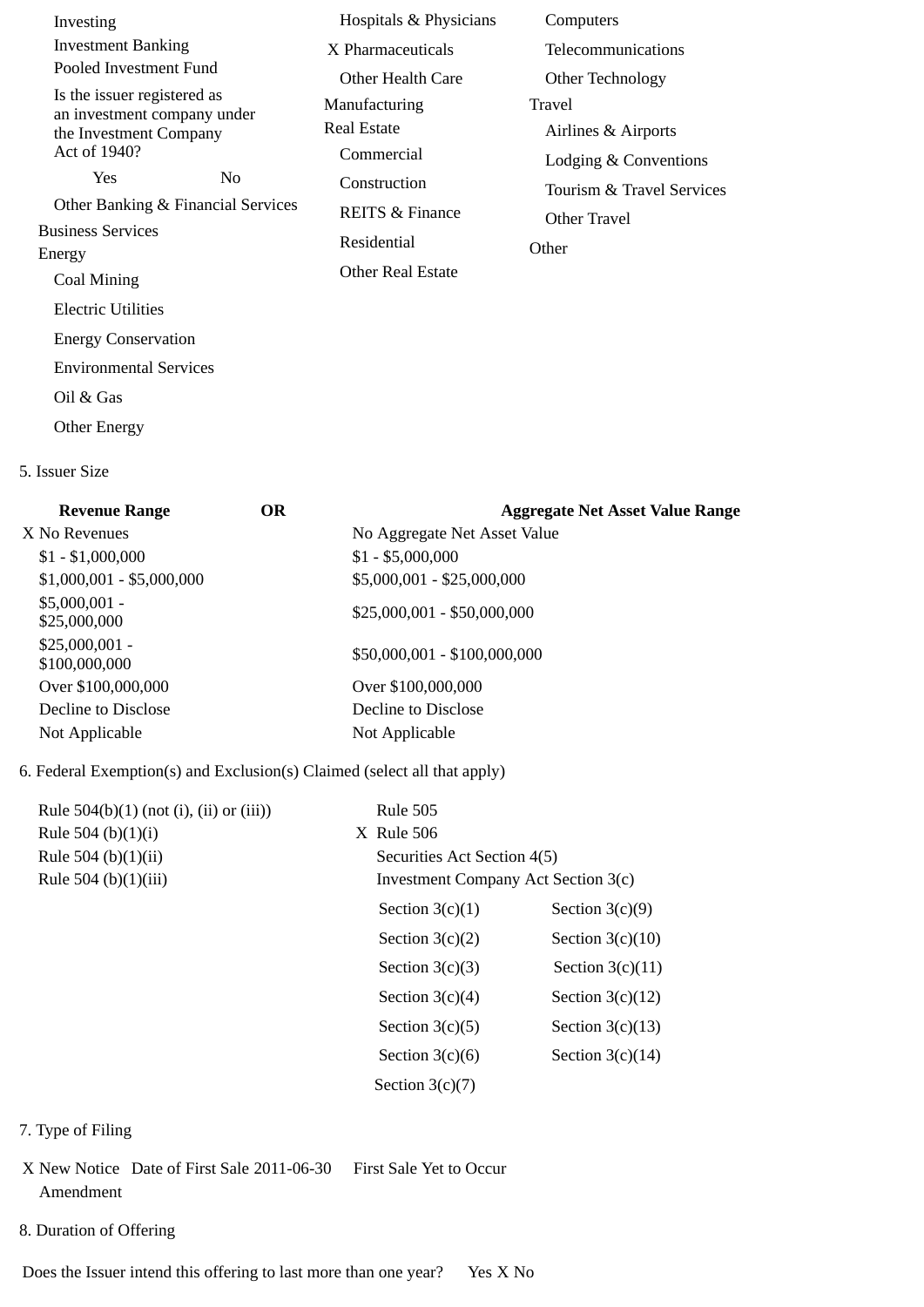| 9. Type(s) of Securities Offered (select all that apply)                                                                                                                                                                                                                                                                                                   |                                                                                            |                                                                 |                 |
|------------------------------------------------------------------------------------------------------------------------------------------------------------------------------------------------------------------------------------------------------------------------------------------------------------------------------------------------------------|--------------------------------------------------------------------------------------------|-----------------------------------------------------------------|-----------------|
| X Equity<br>X Debt                                                                                                                                                                                                                                                                                                                                         |                                                                                            | Pooled Investment Fund Interests<br>Tenant-in-Common Securities |                 |
|                                                                                                                                                                                                                                                                                                                                                            | Option, Warrant or Other Right to Acquire Another Security                                 | <b>Mineral Property Securities</b>                              |                 |
| Other Right to Acquire Security                                                                                                                                                                                                                                                                                                                            | X Security to be Acquired Upon Exercise of Option, Warrant or                              | Other (describe)                                                |                 |
| 10. Business Combination Transaction                                                                                                                                                                                                                                                                                                                       |                                                                                            |                                                                 |                 |
| a merger, acquisition or exchange offer?                                                                                                                                                                                                                                                                                                                   | Is this offering being made in connection with a business combination transaction, such as | Yes X No                                                        |                 |
| Clarification of Response (if Necessary):                                                                                                                                                                                                                                                                                                                  |                                                                                            |                                                                 |                 |
| 11. Minimum Investment                                                                                                                                                                                                                                                                                                                                     |                                                                                            |                                                                 |                 |
|                                                                                                                                                                                                                                                                                                                                                            | Minimum investment accepted from any outside investor \$0 USD                              |                                                                 |                 |
| 12. Sales Compensation                                                                                                                                                                                                                                                                                                                                     |                                                                                            |                                                                 |                 |
| Recipient                                                                                                                                                                                                                                                                                                                                                  |                                                                                            | Recipient CRD Number X None                                     |                 |
| (Associated) Broker or Dealer X None                                                                                                                                                                                                                                                                                                                       |                                                                                            | (Associated) Broker or Dealer CRD Number X None                 |                 |
| <b>Street Address 1</b>                                                                                                                                                                                                                                                                                                                                    |                                                                                            | <b>Street Address 2</b>                                         |                 |
| City                                                                                                                                                                                                                                                                                                                                                       |                                                                                            | State/Province/Country                                          | ZIP/Postal Code |
| State(s) of Solicitation (select all that apply)<br>Check "All States" or check individual States                                                                                                                                                                                                                                                          | <b>All States</b>                                                                          | Foreign/non-US                                                  |                 |
| 13. Offering and Sales Amounts                                                                                                                                                                                                                                                                                                                             |                                                                                            |                                                                 |                 |
| <b>Total Offering Amount</b>                                                                                                                                                                                                                                                                                                                               | \$3,299,920 USD or<br>Indefinite                                                           |                                                                 |                 |
| <b>Total Amount Sold</b>                                                                                                                                                                                                                                                                                                                                   | \$3,299,920 USD                                                                            |                                                                 |                 |
| Total Remaining to be Sold                                                                                                                                                                                                                                                                                                                                 | \$0 USD or<br>Indefinite                                                                   |                                                                 |                 |
| Clarification of Response (if Necessary):                                                                                                                                                                                                                                                                                                                  |                                                                                            |                                                                 |                 |
| 14. Investors                                                                                                                                                                                                                                                                                                                                              |                                                                                            |                                                                 |                 |
| $\alpha$ 1 . $\alpha$ . $\alpha$ . $\alpha$ . $\alpha$ . $\alpha$ . $\alpha$ . $\alpha$ . $\alpha$ . $\alpha$ . $\alpha$ . $\alpha$ . $\alpha$ . $\alpha$ . $\alpha$ . $\alpha$ . $\alpha$ . $\alpha$ . $\alpha$ . $\alpha$ . $\alpha$ . $\alpha$ . $\alpha$ . $\alpha$ . $\alpha$ . $\alpha$ . $\alpha$ . $\alpha$ . $\alpha$ . $\alpha$ . $\alpha$ . $\$ | $\mathbf{1}$ $\mathbf{1}$                                                                  | $\mathbf{r} \cdot \mathbf{r}$                                   |                 |

Select if securities in the offering have been or may be sold to persons who do not qualify as accredited investors, and enter the number of such non-accredited investors who already have invested in the offering. Regardless of whether securities in the offering have been or may be sold to persons who do not qualify as accredited investors, enter the total number of investors who already have invested in the offering:

15. Sales Commissions & Finder's Fees Expenses

Provide separately the amounts of sales commissions and finders fees expenses, if any. If the amount of an expenditure is not known, provide an estimate and check the box next to the amount.

 $\sqrt{2}$ 

| <b>Sales Commissions</b> | \$0 USD Estimate |
|--------------------------|------------------|
| Finders' Fees            | \$0 USD Estimate |

Clarification of Response (if Necessary):

16. Use of Proceeds

Provide the amount of the gross proceeds of the offering that has been or is proposed to be used for payments to any of the persons required to be named as executive officers, directors or promoters in response to Item 3 above. If the amount is unknown, provide an estimate and check the box next to the amount.

\$0 USD Estimate